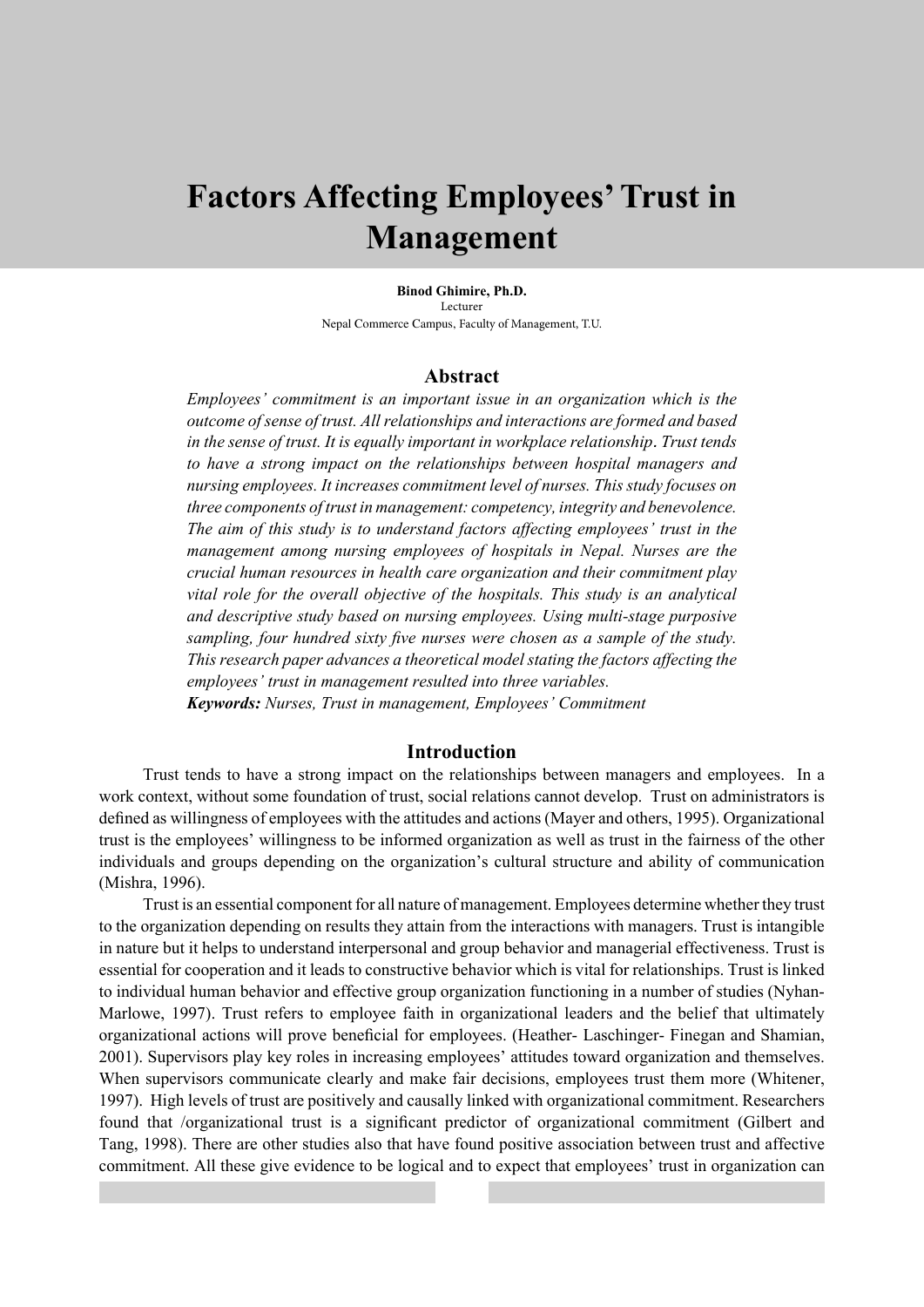have an effect on their emotional commitment (Geyskens- Steenkamp, 1995).

#### **Review of Literatures**

Trust in managers is crucial to mobilize employees and increase their commitment towards realizing a leader vision. Confidence depends on the perceived experience of the leader. At the same time, it also depends on the consistent leader in terms of statements and actions. Robbins and Judge (2007) indicated that there are three types of trust that exist in the organizational relationships. The first one is deterrencebased trust and is usually at the beginning of any organizational relationship. Deterrence-based trust focuses on fear of reprisal if trust is not in place. Deterrence-based trust works when leadership implements punishment with specific consequences. The second one of trust is knowledge based and it relies on the predictability of interactions that occur over time. The parties recognize how to respond the situations and trust grow from this recognition and relationship. Identification-based trust is the third type and routinely arises out of a long relationship such as with married couples who recognize how the other will respond (Robbins and Judge, 2007).

Trust is the word derived from "Trost". In Germany, it connotes comfort. Trust is widely used on a personal level, between groups, organizations, and communities (Cummings and Bromiley, 1996). Trust is the most important part of a bond. According to Blau, (1964), there are two ways to build. They are namely: (1) perform duties on a regular basis, and (2) the development of exchanges in accordance with the passage of time. The trust is usually expressed as one bonding, but in a broader perspective such as social or organizational context, trust has a systemic consequence on structure, process, and operational effectiveness.

Trust is part of the norms and values of the organization and is expressed to have associated with goal setting, risk taking, exchange of information, decision-making, performance management, and collaboration. Trust is the result of a process of very favorable social exchange. High level of trust held subordinate to superiors within organization resulting into higher level of organizational citizenship behaviour from subordinates (Blau, 1964). Various measures are helpful to create trust between the employer and employee, employee trust, supervisor with the organization. According to Blomqvist and Stahle (2000), trust is helpful to build credibility (honesty, competence and inspiring) and trust in the integrity, character, and ability to direct supervisor, whereas confidence in organization is completed by individual beliefs synergized with organization, and through experience of positive behavior of people who believed (Robbins and Coulter, 2005)

Turner (2010) embarks behaviors which represent foundations that direct trusting relationships. The leaders and teams need to recognize behaviors which demonstrate trust within the organization and help train the teams to assess the team members and reinforce the use of the behaviors in all activities. The behaviors that demonstrate trust are: talk straight, be honest, demonstrate respect, create transparency, right wrongs, apologize when necessary, show loyalty, give credit freely, deliver results and complete tasks correctly, confront reality, take issues head one, practice accountability, listen before speaking, understand and diagnose, keep commitments, and extend trust abundantly. Salamon and Robinson (2008) introduced the concept of "felt trustworthiness" and "felt trust," respectively, which they conceptualized as employees' perception of their leaders' trust in them. Being supervised by someone that one does not trust can be psychologically distressing and this distress will likely affect one's job attitudes one such attitude is affective organizational commitment (Dirks and Ferrin, 2002). Kim and Kang (2014) find that entrepreneurship is facilitated by trust (in strangers or public institutions) and is positively associated with parents emphasizing to their children individual achievement relative to interpersonal relationships.

#### **Objectives of this Study**

The main aim of this study is to investigate the component of trust in management among healthcare nursing staff in Nepal. The specific objective of the study is: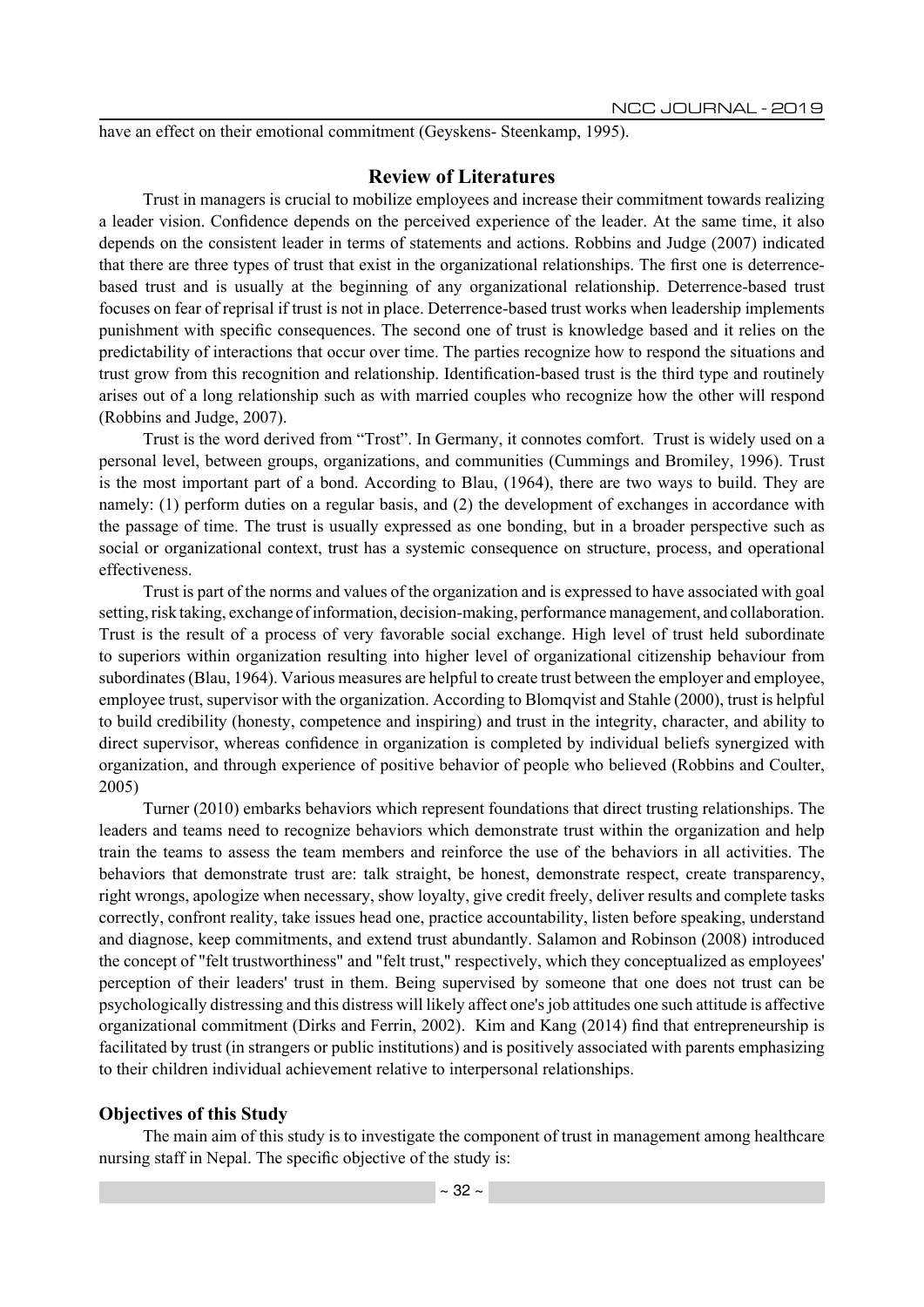• To determine the factors affecting employees' trust in management at hospital sectors in Nepal.

# **Research Methodology**

The study was conducted to get an insight into the level of trust in management among healthcare nurses of Nepal. This study represents a research design using the multi-stage purposive sampling so as to understand perceived trust in management practices among nurses at hospitals in Nepal.

# **Research Design and Instruments**

This study has employed descriptive and analytical research design. This study was carried out at the units of the government and non-government hospital in Nepal, which is affiliated to the Ministry of Health in Nepal. Questionnaire was designed with the modification of the measure used by Mayer and Davis (1999). It incorporates questionnaire of trust in management presented in the form of five point response scale. It consists of twenty one items that covers three components of trust in management including competency, integrity and benevolence. In addition to that, it includes socio demographic data, namely, age, marital status, education level, employment status, length of service and so forth.

### **Sample**

This study is based on a sample of 465 nurses working in Government and Non- Government Hospitals. The sample was drawn from the population of total nurses registered under Nepal Nursing Council. In determining the sample size, there is no clear explanatory variable that reflect the hospital characteristics and its situation. Hence, the growth rate of hospitals was considered as a basis for determining sample size. The growth rate is used to ensure that even if there is increment in the hospital establishment, it does not effect in the sample size determined. Multi-stage cluster sampling was used for the selection of nurses as respondents from 50 hospitals including 30 government and 20 non-government hospitals. A purposive multi stage sampling technique was used to select the study sample of 465 nurses. The patients had been selected according to the following criteria: age ranged 18–62 years old (b) working in the selected setting for at least 6 months prior to the data collection to be oriented for working conditions, (c) able to express opinion about organizational justice and quality performance, and agree to participate in the study.

# **Data Analysis**

Data were analyzed using the by using SPSS 16.0 statistical software packages. The analyses included demographics and factor analysis. Factor analysis was conducted to decrease the items into significant factors and their reliability was calculated. The Kaiser-Meyer-Ohlin (KMO) measure of sample adequacy and Bartlett's Test of Sphericity were applied to measure inter-correlation of data. Rotated component matrix of trust in management was used to determine the number of components in which only the eigen values greater than or equal to 1 are considered (Kaiser, 1960).

# **Results**

#### **Demographic characteristics of the sample**

Here, personal and positional factors such as age, marital status nature of hospitals, the position of the job, work experience of the respondents that influence employees' trust were presented as follows.

| Attribute | Characteristics |     | $\frac{0}{0}$ |  |
|-----------|-----------------|-----|---------------|--|
| Age       | Below 30        | 362 | 77.8          |  |
|           | 30-39           | 46  | 9.9           |  |
|           | 40 and above    |     |               |  |

Table 1 Demographic characteristics of the sample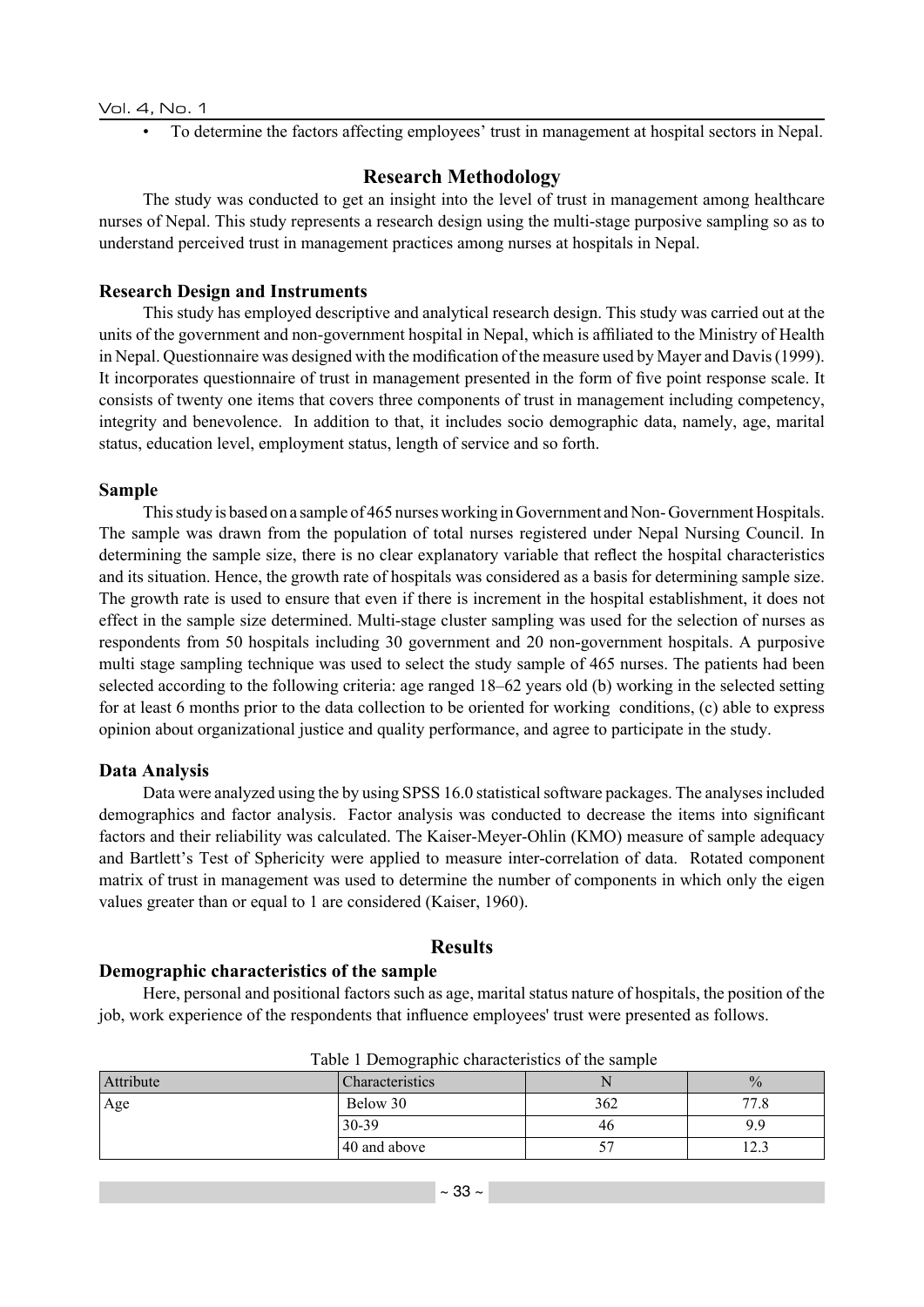| Attribute                      | Characteristics    | N   | $\frac{0}{0}$ |
|--------------------------------|--------------------|-----|---------------|
| Marital Status                 | Not married        | 247 | 53.1          |
|                                | Married            | 218 | 46.9          |
| Duration of service (in years) |                    | 217 | 46.7          |
|                                | $3 - 6$            | 171 | 36.8          |
|                                | $7 - 10$           | 62  | 13.3          |
|                                | More than 10 years | 15  | 3.2           |
| Nature of hospital             | Government         | 150 | 32.26         |
|                                | Non-government     | 315 | 67.74         |
| Job level                      | Managerial         | 212 | 45.58         |
|                                | Non-managerial     | 253 | 54.42         |

NCC JOURNAL - 2019

In this study, the age range below 30 was  $77.83\%$  (n=362), the age between 30 to 39 age was 9.9%  $(n=46)$ , and 40 and above years was 12.3 %  $(n=57)$ . It is interesting to note that a large portion of the nurses is younger and less number in 30 to 39 years than 40 and above years. As for organizational tenure, 46.7%  $(n=217)$  of employees had less than 3 years working experience, 36.8%  $(n=171)$  of employees had less than 6 years working experience, 13.3 % ( $n=62$ ) of employees had less than 10 years working experience, and 3.2 % (n=15) of employees had more than 10 years working experience in their current profession. Table shows that nearly half of the nursing employees have been occupying a position for less than three years. This could be the result of a large number of new appointments made during the past three years. Two nature of hospitals are categorized involving 32.26 % ( $n=150$ ) from government run hospitals and, 67.74% (n=315) from non-government hospitals. In terms of job level, data show that 54.42 percent (n=253 respondents) were in non-managerial level, and 45.58 percent (n= 212 respondents) were in managerial level.

# **Factor Analysis**

Factor analysis was conducted to decrease the items into significant factors and their reliability was calculated. The Kaiser-Meyer-Ohlin (KMO) measure of sample adequacy and Bartlett's Test of Sphericity were applied to measure inter-correlation of data, and thereby the appropriateness of factor analysis. KMO statistics are based on partial correlation and the anti-image correlation of items. Linked to the anti-image correlation matrix is the measure of sampling adequacy (MSA). The scores of MSA can range from zero to one, but the overall score must be higher than 0.7 if the data are likely to factor well (Morgan & Griego, 1998).

| Kaiser-Meyer-Olkin Measure of Sampling Adequacy |                    | .840      |  |  |
|-------------------------------------------------|--------------------|-----------|--|--|
|                                                 | Approx. Chi-Square | 10039.290 |  |  |
| Bartlett's Test of Sphericity                   | Df                 | 210       |  |  |
|                                                 | Sig.               | .000      |  |  |

Table 2 KMO and Bartlett's Test of Trust in Management

As indicated in table 2, KMO that measures the sampling adequacy had the value of and it fulfills the criteria mentioned above. The KMO measure of sample adequacy yielded a value of 0.840, which is above the acceptable value. Besides that, Bartlett's sphericity should produce a significant chi-square value and here it was significant (chi-square is  $10039.290$ ,  $p<0.001$ ).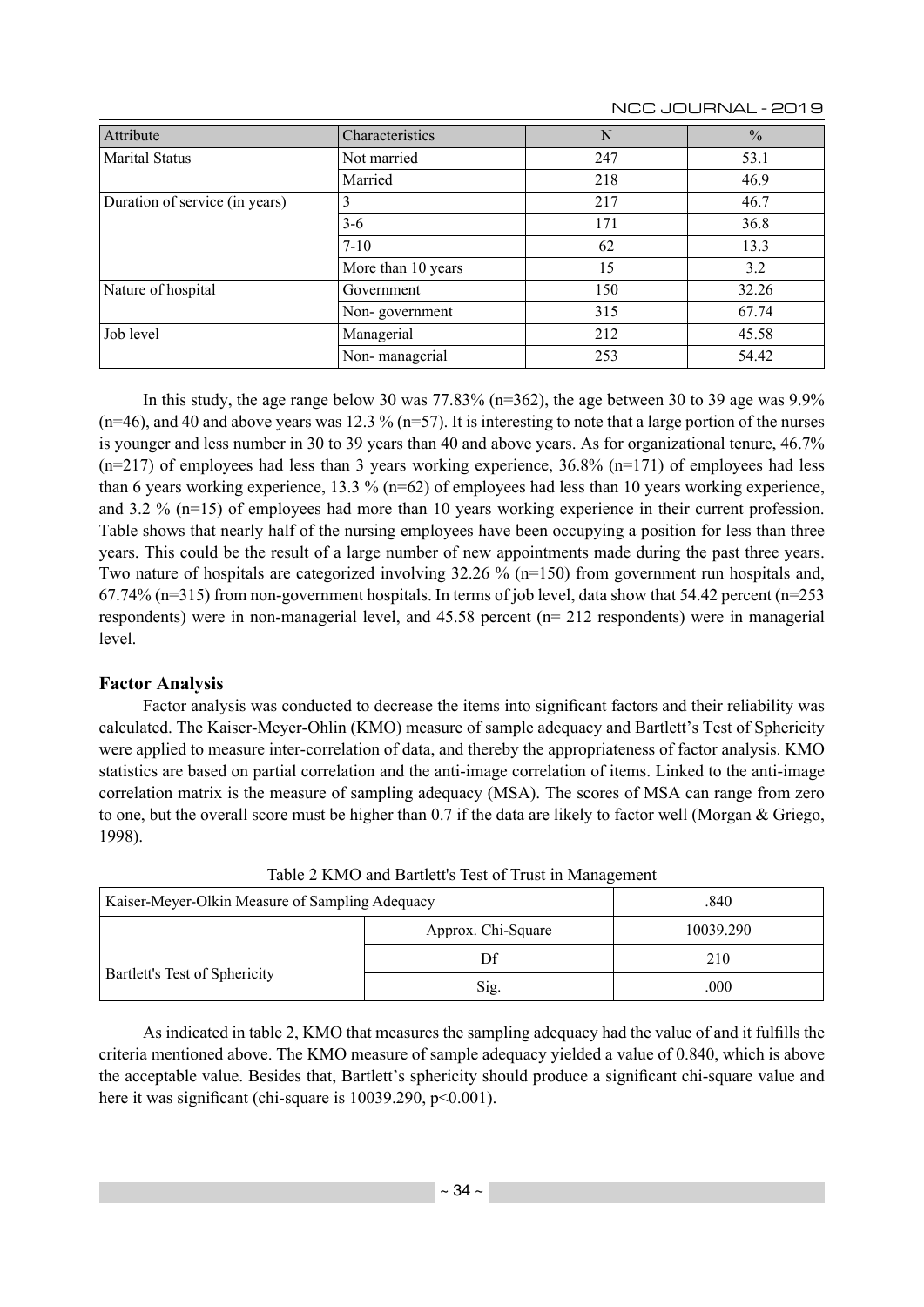|  |  |  | Table 3 Rotated component matrix of trust in management |
|--|--|--|---------------------------------------------------------|
|  |  |  |                                                         |

| Factors     | Variables                                                                                                        | Factor<br>Loading | Reliability<br>coefficient | Variance<br>explained |
|-------------|------------------------------------------------------------------------------------------------------------------|-------------------|----------------------------|-----------------------|
|             | Management is capable of performing its job.                                                                     | 0.700             |                            |                       |
|             | Managers are successful in the work they attempt to                                                              |                   |                            |                       |
|             | accomplish.                                                                                                      | 0.833             |                            |                       |
|             | Managers have much knowledge about the work that needs<br>to be done.                                            | 0.856             |                            |                       |
|             | I feel confident about management's skills.                                                                      | 0.810             |                            |                       |
|             | Management has specialized capabilities that can increase<br>our performance.                                    | 0.772             |                            |                       |
| Competency  | Top management is well qualified.                                                                                | 0.870             | 0.928                      | 38.651                |
|             | I am comfortable giving management a problem which is<br>critical to me, even if I do not monitor their actions. | 0.615             |                            |                       |
|             | Sound principles seem to guide top management's<br>behavior.                                                     | 0.792             |                            |                       |
|             | Managers take actions that are consistent with their words                                                       | 0.800             |                            |                       |
|             | My managers are open and upfront with me.                                                                        | 0.722             | 0.895                      | 22.140                |
| Integrity   | Managers keep the promises they make.                                                                            | 0.723             |                            |                       |
|             | Managers express their true feelings about important<br>issues.                                                  | 0.580             |                            |                       |
|             | I like top management's values                                                                                   | 0.860             |                            |                       |
|             | My needs and desires are very important to management.                                                           | 0.813             |                            |                       |
|             | Managers are very concerned about my welfare                                                                     | 0.715             |                            |                       |
|             | Management would not knowingly do anything to hurt me.                                                           | 0.780             |                            |                       |
|             | Managers look out for what is important to the employees.                                                        | 0.554             |                            |                       |
| Benevolence | I can count on my managers to help me if I have<br>difficulties with my job.                                     | 0.792             |                            |                       |
|             | There is a cordial relationship between the managers and<br>workers in Hospital.                                 | 0.838             | 0.888                      |                       |
|             | Managers make personal sacrifices for employees.                                                                 | 0.543             |                            | 10.025                |
|             | I admire my supervisor's professional skills.                                                                    | 0.623             |                            |                       |

**Note:** Extraction Method: Principal Component Analysis. Rotation Method: Varimax with Kaiser Normalization.

#### **Rotation converged in 5 iterations.**

Table 3 displays the standardized factor loadings of the observed latent variables of organizational justice. It helped to examine the validity of the measures. On examination of the rotated component matrix, the standardized factor loadings were presented to determine the number of components in which only the eigen values greater than or equal to 1 are considered (Kaiser, 1960). While deciding on the number of factors to extract, latent root criteria were used according to the principal component analysis. Using this criterion, only factors having latent roots or eigen values greater than 1 are considered significant. Besides that, the theory pertaining to the certain variable will also be considered in determining the number of factors to be extracted. With regard to the factor loading, according to the Hair et al. (1998), the rule of thumb is that loading of +0.5 and above is preferable. In this context, every factor loading was statistically significant  $(p<0.001)$  and greater than the recommended value of 0.5. (Fornell and Larcker, 1981) and accordingly, three factors were extracted. Twenty-one items of the questionnaire were included in a factor analysis. At the end of the factor analysis, three components are exported with an eigen value above the one. They are labeled as competency, Integrity, and benevolence.

The first component was labeled as "competency". It was operationalized as a part of belief held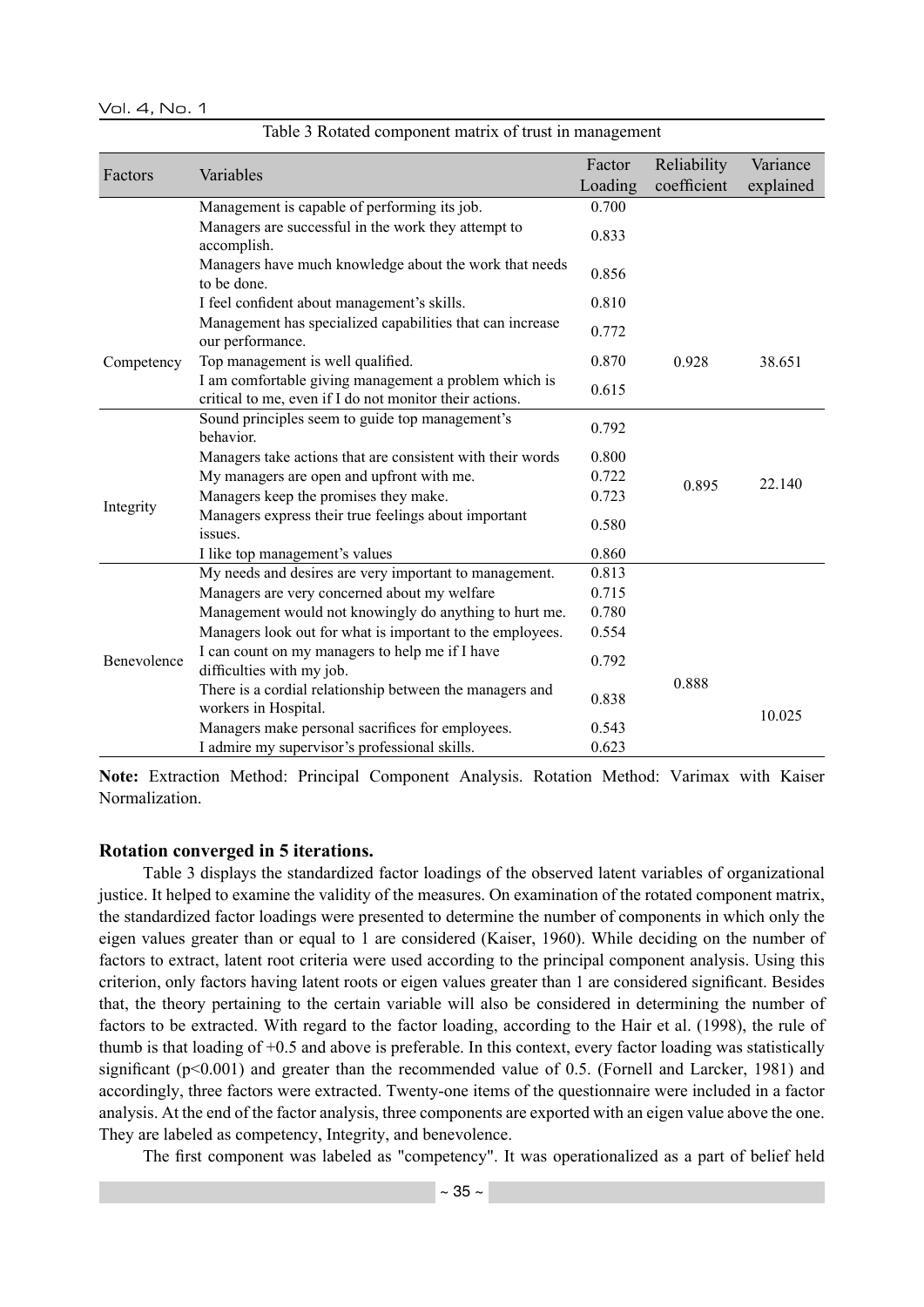by employees regarding capability, skill, and knowledge by the managers. This component consisted seven items beginning from 9 to 15. The variance explained by this component was 38.651 percent. The second component was labeled as "integrity". It was a part of management values and its commitment. This component consisted six items beginning from 16 to 21. The variance explained by this component was 22.140 percent. The third component was labeled as "benevolence". It was a part of the management's reaction and relationship to the welfare of the employees. This component consisted five items beginning from 1 to 8. The variance explained by this component was 10.025 percent.

## **Discussion and Conclusion**

This research paper advances a theoretical model stating the factors affecting the employees' trust in management resulted into three variables, which in their order of importance are (a) competency (b) Integrity and (c) benevolence. The findings from this study depict that a number of factors, including competency, integrity and benevolence influence nurses' behavior through organizational trust in management. Relationships are the major issues for the successful operation of management. Management is built around the relationships between employers and employees. At the foundation of all relationships, there require trust. Without each party trusting one another, agreement or consensus on an issue is always going to be compromised. Therefore, managers must pay due attention to the means or the process of decision making for the distribution as it will lead to support in trust in management.

These findings provide implications for hospital management to encourage an environment that should promote efficiency, outcomes and productivity in the organization. Successful hospital managers create an environment that aligns the goals, practice and behaviour of nursing employees with the goals of the organization and public policy (Casida& Pinto-Zipp, 2008). A culture of trust has direct impact on the organizational commitment within organization. Managers have an important responsibility in building and sustaining the culture of trust among employees. To build and sustain a culture of trust, managers must understand the values of people working in the organization. He is to perform what is in the best interest of others within the organization. Employees should lead through values and the principles. Managers must incorporate the input of all employees in solving problems and making-decisions. At the same time, he must constantly get feedback about his action and concern for how best he can serve and invest in employees.

#### **References**

- Adams, J. (1965). *Inequity in Social Exchange.* In L. Berkowitz (ed): Advances in Experimental Social Psychology. New York: Academic Press, 267-299.
- Adhikari, D. R. (2009). *Human Resource Management, Kathmandu*: Buddha Academic Enterprises Pvt. Ltd.
- Adhikari, D. R. and Gautam, D. K. (2010), Labour legislations for improving quality of work life in Nepal, International Journal of Law and Management, 52, 1, 40-53.
- Alexander, S., and Ruderman, M. (1987). The role of procedural and distributive justice in organizational behavior. Social Justice Research, 1, 177-198.
- Allen, N.J and J.P Meyer (1990). The measurement and antecedent of affective, continuance, and normative commitment to the organization, Journal of Occupational Psychology, Vol. 63
- Aryee, S., Budhwar, P. S., & Chen, Z. X. (2002). Trust as a mediator of the relationship between organizational justice and work outcomes: Test of a social exchange model. *Journal of Organizational Behavior, 23,* 267-285.
- Bakshi ,A., Kumar, K., & Rani , E. (2009). Organizational justice perceptions as predictor of job satisfaction and organization commitment. *International Journal Business Management,* 4(9): 145-154.
- Baron, R. M and D.A Kenny (1986). The mediator-mediator variable distinction in social psychological research: conceptual, strategic, and statistical considerations, *Journal of Personality and Social*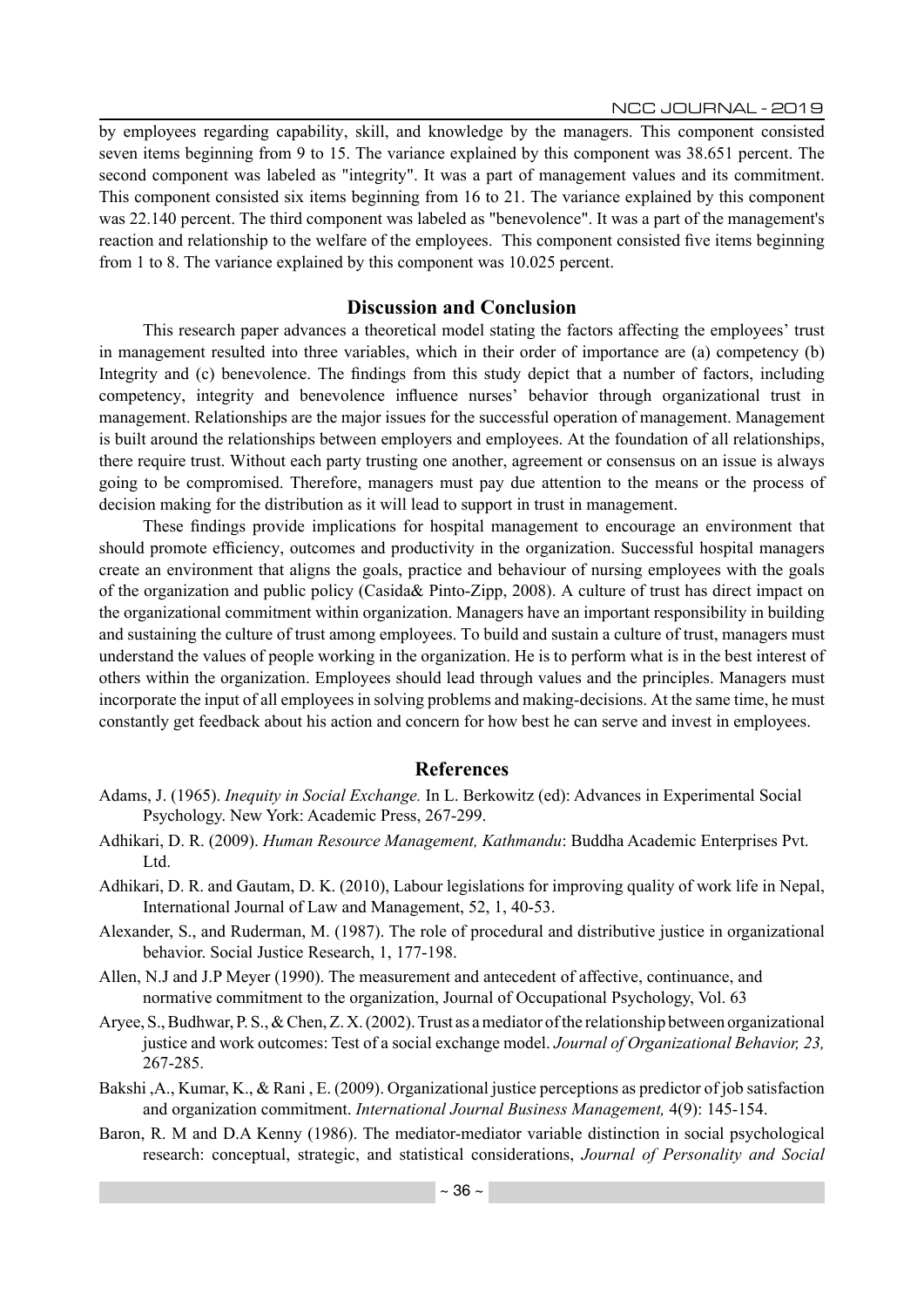Vol. 4, No. 1

*Psychology,*51, 1173-1182.

- Bies, R.J and Moag, J.S. (1986*). International Justice: communication criteria of fairness.* Research on Negotiation in Organizations. (Vol. 1). Greenwich, CT: JAI Press, 43-55.
- Blau, Peter M. (1964). *Exchange and Power in Social Life.* New York: Wiley
- Blomqvist, K., &Stahle, P. (2000). Building organizational trust. *Paper presented at the 16th Annual IMP Conference, Bath, UK*
- Brown, W.A and Yoshioka, C.F. (2003), Mission Attachment and Satisfaction in Employee Retention, *Nonprofit Management and Leadership,* 14 (1): 5-18.
- Cummings, L.L., &Bromiley, P. (1996), *The organizational trust inventory (OTI): development and validation,* in Kramer, R.M. and Tyler, T.R. (Eds), Trust in Organizations, Sage, Thousand Oaks, CA, 302-330.
- Dirks, K. T., &Ferrin, D. L. (2000). The effects of trust in leadership on employee performance, behaviors, and attitudes: A meta-analysis. *Academy of Management Meeting Best Papers Proceedings*
- Cohen-Charash, Y., & Spector, P.E. (2001). The role of justice in organizations: A meta-analysis. *Organizational Behavior and Human Decision Processes,* 86, 278-324.
- Colquitt, J.A.(2001). On the dimensionality of organizational justice: A construct validation of a measure. *Journal of Applied Psychology,* 86, 386-400.
- Cook, J., & Crossman, A. (2004). Satisfaction with performance appraisal system, *Journal of Managerial Psychology, 19* (5): 526-541.
- Cropanzano, R. and Greenberg, J. (1997). Progress in Organizational Justice: Tunneling Through the Maze, *International Review of Industrial and Organizational Psychology, 12, 317-372.*
- Folger, R., &Konovsky, M.A. (1989). Effects of procedural and distributive justice on reactions to pay raise decision*. Academy of Management Journal*, 32, 115-130.
- Foster, D. P, B. Stine and R. Waterman (1998). *Business Analysis Using Regression: A Casebook.* Berlin: Springer-Verlag.
- Ghimire, B. (2012). *Organizational Justice and its impact with reference to Nepal.* Germany: Lap Publishing Greenberg, J. (1990). Organizational Justice: Yesterday, Today and tomorrow*, Journal of Management,* 16, 399-432.
- Hair, J. F, R.E Anderson, R.L Tatham and W.C Black (1998). *Multivariate Data Analysis*. Englewood Cliffs, NJ: Prentice Hall.
- Hartman SJ, Yrle AC, Galle Jr. WP (1999). Procedural and distributive justice: examining equity in a university setting*, Journal of Business Ethics.,* 20(4): 337-351.
- Huff, L., & Kelley, L. (2003). Levels of organizational trust in individualist versus collectivist societies: A seven-nation study. *Organization Science, 14,* 81-90.
- James, K. (1993). The social context of organizational justice: Cultural, intergroupand structural effects on justice behaviors and perceptions. In R. (. Cropanzano, *justice in the workplace: Approaching fairness in human resource management* 21-50. Erlbaum: Hillside, NT.
- Kim and Kang (2014), Social capital and entrepreneurial activity: a pseudo-panel approach, *J. Econ. Behav. Org., 97*: 47-60
- Konovsky, M., and Paugh, D. (1994), Citizenship behavior and social exchange, *Academy of Management Journal,* 37 (3): 656-669.
- Konovsky, M. (2000). Understanding procedural justice and its impact on business organizations, *Journal of Management,* 26, pp. 489–511
- Krugman, M., Smith, K., Goode, C.J.,(2000) A clinical advancement programme: evaluating 10 years of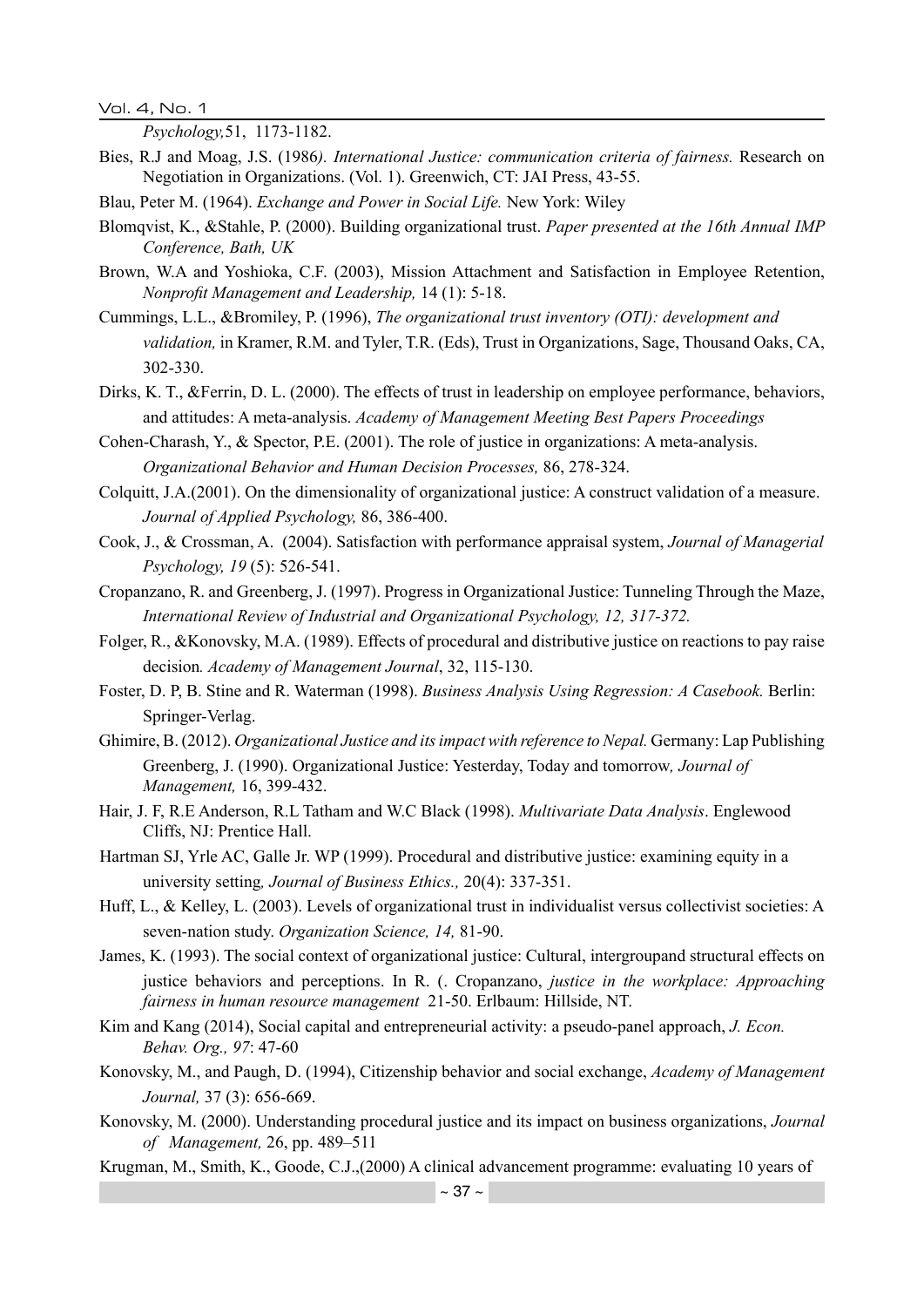progressive change*. Journal of Nursing Administration 30*(5), 215-225.

- Lee, C., Law, K., &Bobko, P. (1999). The importance of justice perceptions on pay effectiveness: a two year study of a skill-based pay plan. *Journal of Management, 25, 851-874.*
- Lind, E. A., & Tyler, T. R. (1988). *The social psychology of procedural justice*. New York: Plenum Press.
- Luthans, Freed., (1996). *Organizational Behavior.* New York: McGraw Hill Book Companion.
- Meyer, J.P, N.J Allen, I.R Gellatly, R.D Goffin and D.N Jackson (1989). Organizational commitment and job performance: It's the nature of the commitment that counts, *Journal of Applied Psychology*, 74: 152.
- Masterson, S.S., Lewis, K., Goldman, B.M. and Taylor, M.S. (2000), "Integrating justice and social exchange: the differing effects of fair procedures and treatment on work relationships", *Academy of Management Journal,* 43: 738-48.
- McFarlin, D. B., & Sweeney, P. D. (1992). Distributive and procedural justice as predictors of satisfaction with personal and organizational outcomes. *Academy of Management Journal,* 35(3), 626-637.
- Mikula, G., Petrik, B., Tanzer, N. (1990). What people regard as unjust: types and structures of everyday experiences of injustice. *European Journal of Social Psychology. 20*(2): *49-133.*
- Moorman, R. H. (1991). Relationship between organizational justice and organizational citizenship behaviors: Do fairness perceptions influence employee citizenship? *Journal of Applied Psychology, 76(*6),845-855.
- Mowday, R. T, R.M Steers and L.W Porter (1979). The measurement of organisational commitment, *Journal Vocational Behavior,* 14: 224-247.
- Nunally, J. C and I.H Bernstein (1994). *Psychometric Theory.* New York: McGraw-Hill.
- Niehoff, B.P., & Moorman, R.H. (1993). Justice as mediator of the relationship between methods of monitoring and organizational citizenship behavior, *Academy of Management Journal*, 369(3): 527- 556.
- Pandey, D. L. ( 2008), Expected training benefit and organizational commitment: A study of Nepalese Service Sector, unpublished M. Phil. Thesis submitted to Faculty of Management, Tribhuvan University, Nepal.
- Ponnu CH, Tennakoon G (2009). The association between ethical leadership and employee outcomes: The Malaysian case', *Electronic. Journal of Business Ethics.., 14(1): 21-31.*
- Rhodes, Susan R. and Steers, R. M. (1981). Conventional vs. Worker Owned Organizations. *Human Relations 43* (12): 1013–1035.
- Robbins, S.P., & Judge, T.A. (2007). O*rganizational Behavior* (12th. ed.). Prentice Hall
- Robbins, Stephen P dan Coulter, Mary, (2005). *Manajemen, Edisiketujuh, Jilid 2,*TerjemahanSarwijidan Hermaya, Penerbit PT IndeksKelompokGramedia, Jakarta.
- Robinson, L. L., & Morrison, E. W. (1995). Organizational citizenship behavior: A psychological contract perspective, *Journal of Organizational Behavior,* 15: 289-298
- Sekaran, Uma. (2000). *Research Methods for Business*: A Skill Building Approach. John Willey & Sons, Inc
- Sheppard B, Lewicki R and Minton J (1992), Organizational Justice: The Search for Fairness in the Workplace, Lexington.
- Shrestha, Y. K. (2006), Human resource management and organizational performance: an evidence from Nepalese Banking Industry, unpublished thesis, M.Phil. in Management, Tribhuvan University, Kathmandu.

Vecchio, P. R, G. Hearn and G Southey (1992). *Organizational Behavior.* Sydney: Harcourt.

Warr, P. B, J Cook and T.D Wall (1979). Scales for the measurement of some work attitudes and Aspects of